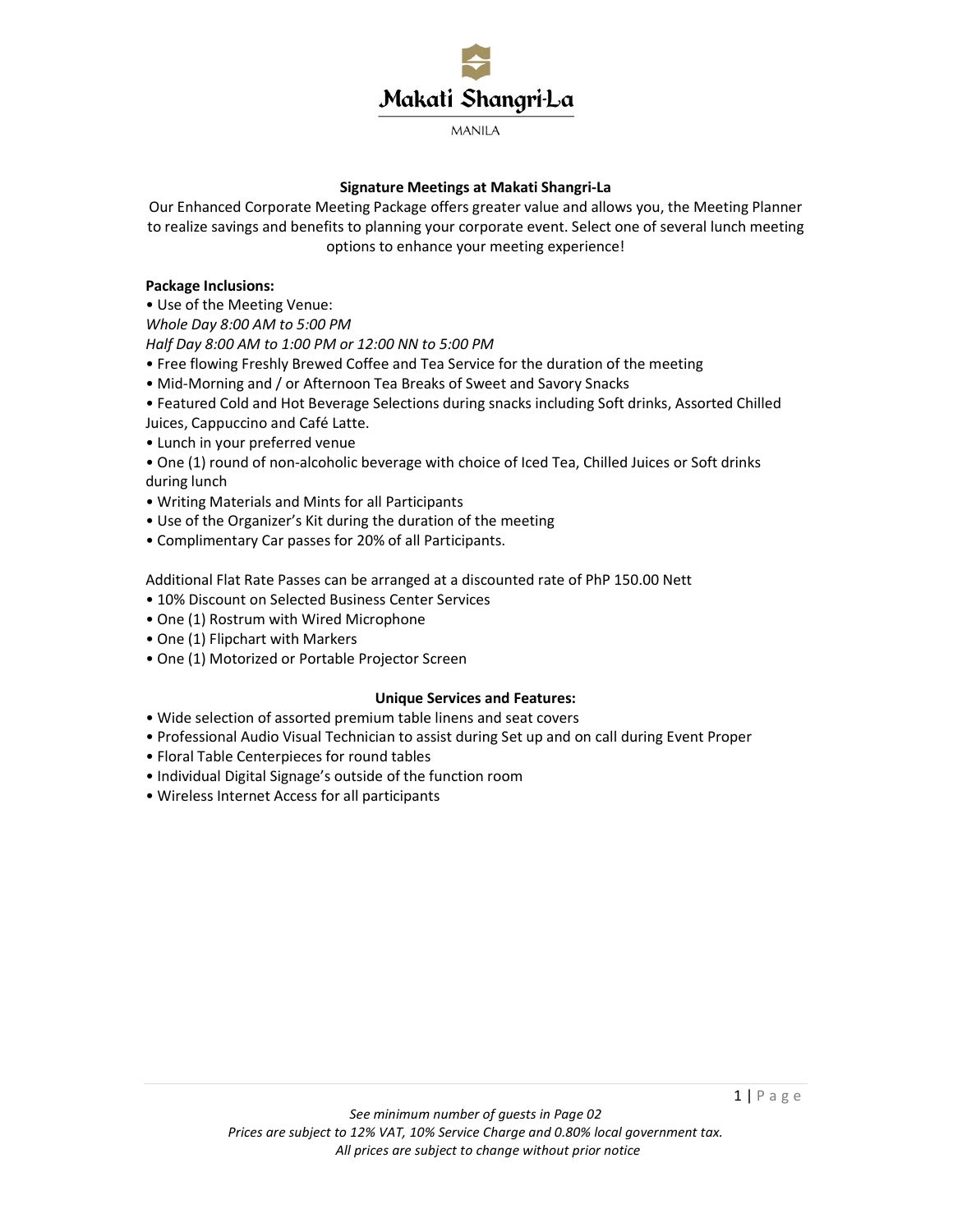

# **Customize Your Meeting Package**

*with the following lunch options* 

| <b>Lunch Selections</b>  | <b>Number of Persons</b> | <b>Whole Day Rates</b> | <b>Half Day Rates per</b> |
|--------------------------|--------------------------|------------------------|---------------------------|
|                          |                          | per Person             | Person                    |
| Set Lunch*               | Minimum of 15 persons    | PhP 2,900 +++ /        | PhP 2,440 +++ /           |
|                          | or more                  | PhP 3,561.20 net       | PhP2,996.32 net           |
| Makati Shangri-La's      | Minimum of 15 persons    | PhP 3,000 +++ /        | PhP 2,570 +++ /           |
| "World In A Box"*        | or more                  | PhP3,684.00 net        | PhP3,155.96 net           |
| Buffet Lunch*            | Minimum of 35 persons    | PhP 3,200 +++ /        | PhP 2,740 +++ /           |
|                          | or more                  | PhP 3,929.60 net       | PhP 3,364.72 net          |
| Lunch at Sage            | Minimum of 20 to         | PhP 3,240 +++ /        | PhP 2,770 +++ /           |
| (Monday to Friday only)  | maximum of 30 persons    | PhP 3,978.72 net       | PhP 3,401.56 net          |
| <b>Buffet at Circles</b> | Minimum of 20 to         | PhP 3,300 +++ /        | PhP 2,800 +++ /           |
| Event Café               | maximum of 50 persons    | PhP 4,052.40 net       | PhP3,438.40 net           |
| Lunch at                 | Minimum of 20 to         | PhP 3,500 +++ /        | PhP 3,110 +++ /           |
| Shang Palace             | maximum of 30 persons    | PhP4,298.00 net        | PhP3,819.08 net           |

**\* Lunch will be served in the same meeting venue. Should you require a separate lunch venue, preferred room rental rates will apply.** 

#### **TEA BREAK SELECTIONS**

*Choose 2 Pastries, 2 Sandwich and 1 Hot Savory for each Break* 

#### **Pastries**

Chocolate Chip Muffins Blueberry Muffins Cinnamon Rolls Almond Croissant Cheese Croissant Za`atar Croissant Pineapple Danish Strawberry Danish Apple Danish Home made Carrot Cake Chocolate Marble Tea Cake English Fruit Cake Fondant Glaze Banana Bread Berliner with Custard Cream Chocolate Doughnut Cinnamon Sugar Doughnut Apple Raspberry Crumble Assorted Homemade Cookies Seasonal Slice Fruits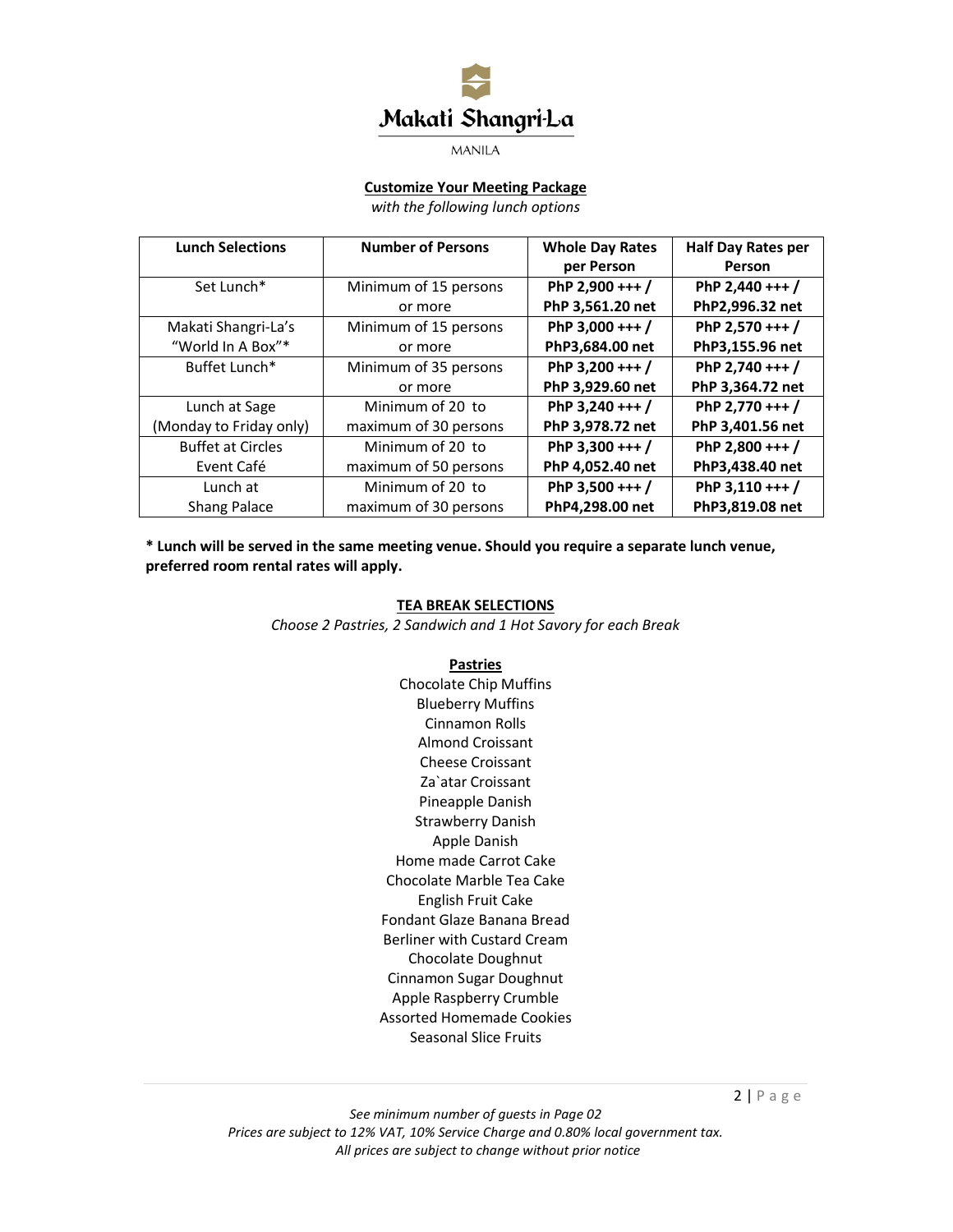

#### **Sandwiches**

Grilled Vegetable in Pesto Panini (V) Grilled Chicken in Focaccia Bread Egg and Watercress on Brown Toast Smoked Salmon and Dill Cream Cheese on Dark Rye Chicken Avocado Wrap in Tortilla Bread Smoked Turkey and Beetroot Chutney on Multigrain Bread Crab and Tomato Tramezzini Smoked Salmon and Cucumber Roll Ham and Cheese Croissant \*Focaccia with Salami and Roasted Peppers Tuna and Egg on White Toast Corn Beef on Soft Roll with Onion Rings Malungay Pandesal with Chicken Adobo Open Rye Sandwich with Brie Cheese and Cranberry Jelly Roast Beef on Brown Baguette with Mustard and Cornichons Mozzarella and Tomato Croissant Egg Roll Omelet Sandwich

### **Hot Savories**

\*Bacon and Cheese Quiche \*Sisig Empanada Mini Wagyu Beef Pie Homemade Vegetable Spring Rolls Sweet Chili Sauce (V) Chicken Samosa with Yoghurt and Mint Sauce \*Barbecue Pork Bun Vegetable Samosa (V) Mint Chutney Sauce Creamy Mushroom Vol Au Vent (V) Mini Margheritta Pizza (V) Spinach and Mushroom Quiche (V) Chicken Curry Puff Steam Prawn Dumpling Herb Sausage Roll with Tomato Sauce Spicy Mexican Beef Wrap with Refried Beans Thai Fish Cakes with Sweet Chili Dip Chicken Shawarma with Garlic Mayo Dip Seafood Vol Au Vent Shrimp Kataifi

*\*Contains Pork*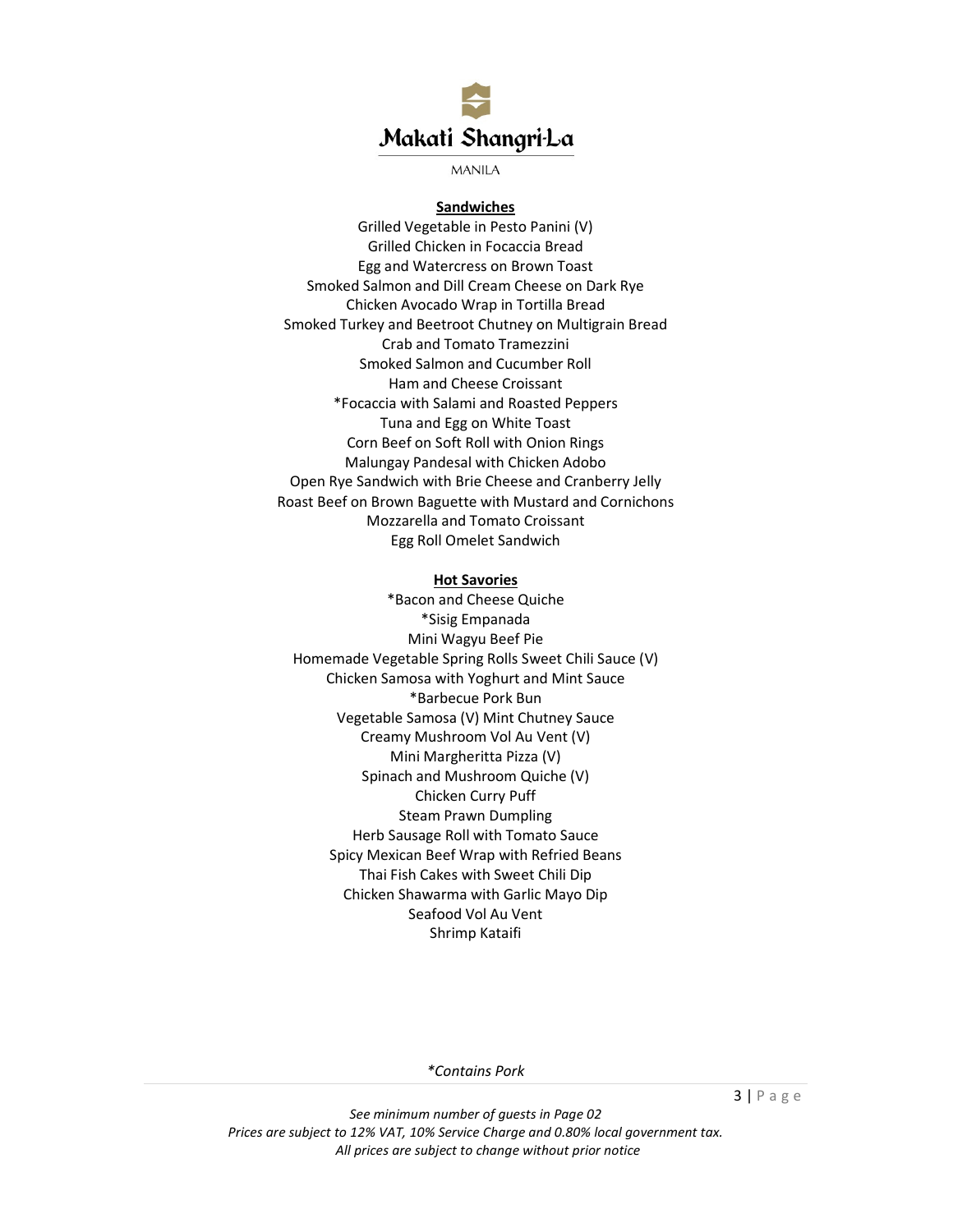

#### **MAKATI SHANGRI-LA'S "WORLD IN A BOX" SELECTIONS**

# **Filipino Menu I** \*Iloilo Batchoy Soup Braised Beef Oxtail Kare Kare Sauce Adobong Talong na may Alamang Sautéed Baguio Vegetables Steamed Pandan Rice Ginataang Saba at Sago (Banana Plantain and Tapioca Cooked in coconut milk)

#### **Filipino Menu II**

Chicken Noodle Soup Lapu Lapu Fillet Cooked in Vinegar Infused with Ginger and Garlic Snake Beans and Pumpkin Cooked in Coconut Milk White Radish and Tomato Salad Adobo Fried Rice Bibingka Malagkit with Lanka

# **Filipino Menu III**

Sinigang Tyan ng Bangus (Milk Fish Belly Infused with Tamarind) Lato Salad with Tomato and Oninos \*Fried Crispy Pork Belly with Spicy Sauce Stir Fried Seasonal Vegetables with Oyster Sauce Tinapa Fried Rice Ube Maja Blanca

> **Halal Menu**  Laksa Chicken Soup Coconut and Chili Kerabu Salad Ayam Masak Merah Tofu Soon Goreng Nasi Lemak Onde Onde (Rice Flour with Plum Sugar)

# **Indian Menu** Shorbat Addas (Lentil Soup) Chicken Tikka Masala Rice Pulao Vegetable Korma Naan Bread Sliced Fresh Fruits

#### **Thai Menu**

Tom Yum Kung Spicy Thai Beef Salad Chicken Thigh Cooked in Green Thai Curry Sauce with Pea and Fried Eggplant Vegetable Pad Thai with Peanuts Steam Jasmine Rice Sticky Rice Pudding with Sweet Pumpkin

#### **Western Menu**

Golden Prawn and Vegetable Soup Infused with Saffron Stuffed Chicken Breast with Spinach and Ricotta, Basil Tomato Sauce Roasted King Fish with Orange and Cinnamon Butter Braised Seasonal Vegetable with Conpoy Saffron Rice Mango Passion Crème Brulée

# **Vegetarian Menu**

Pumpkin Cappuccino Tomato Mozzarella, Avocado Salsa, Basil and Truffle Dressing Ricotta Cheese Ravioli with Truffle Emulsion Mushroom Risotto Grilled Green Asparagus Homemade Vegetable Spring Rolls Sweet Chili Sauce White and Dark Chocolate Mousse Tian with Marinated Fruits

# *\*Contains Pork*

 $4 | P \text{ age}$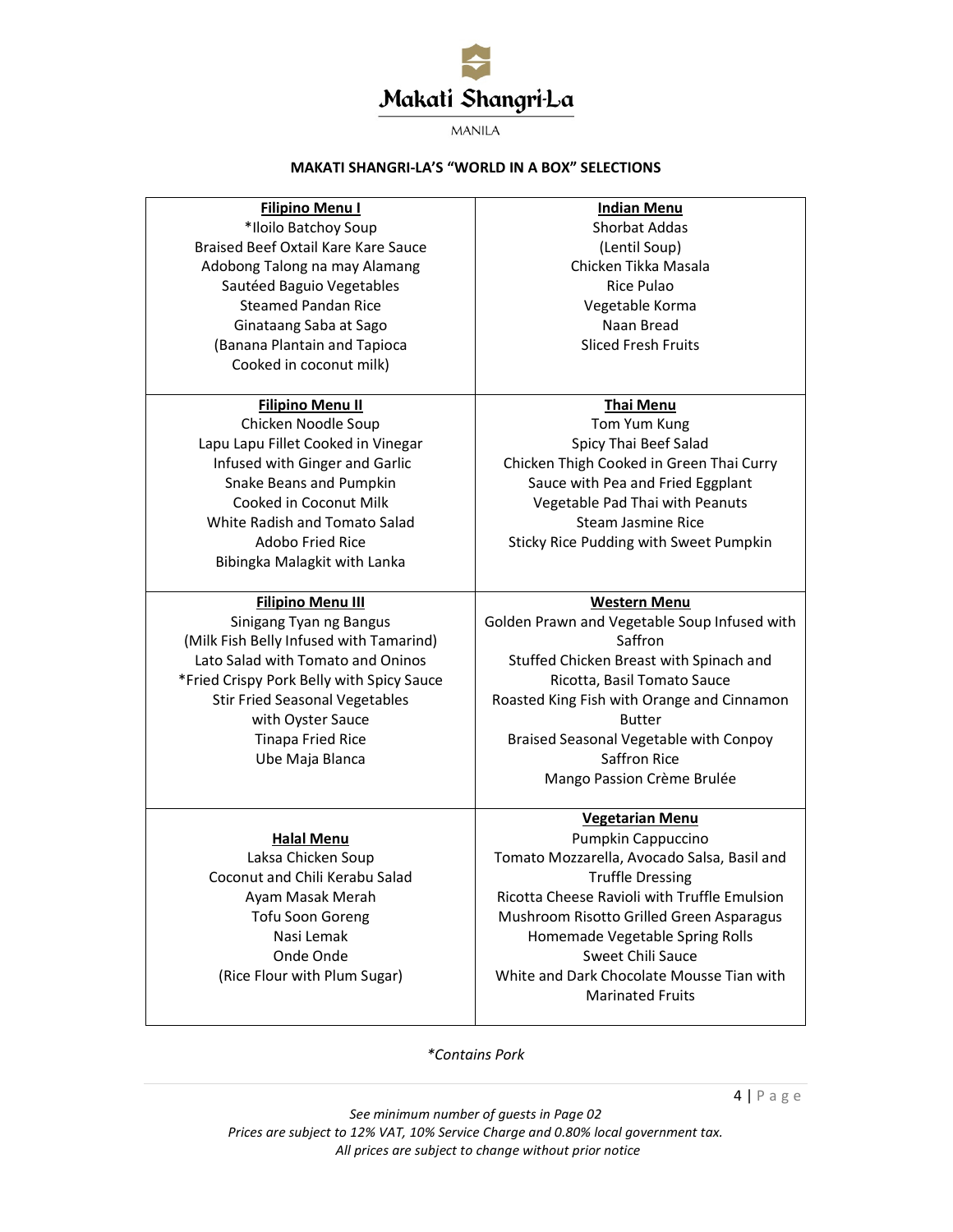

#### **SET LUNCH SELECTIONS**

*Choose 1 Starter / Appetizer / Soup 1 Main 1 Dessert* 

# **STARTERS & APPETIZERS**

Summery Leaf Salads with Raspberry Balsamic Vinaigrette and Grilled Chicken Breast

Seared Citrus Cured Mackerel, Sweet and Sour Beetroot, White Radish, Cucumber & Green Tea Powder

Baked Boneless Chicken with Caramelized Pear and Sautéed Celeriac, Bisque Emulsion

Smoked Salmon with Pressed Cucumber, Baby Summer Herbs Kafir Lime Crème Fraiche

Smoked Duck Magret Salad with Figs and Pine Kernels Orange Dressing

### **SOUP**

Tomato Basil Soup Parmigiano-Reggiano

Tortilla Soup Crispy Corn Tortilla Strips and Queso Fresco

Cream of Mild Ginger Potato Soup with Coriander Prawn Dumpling

\*Country Style Tomato Soup with Garlic Bruschetta

Clear Soup of Beef with Oxtail and Shitake Mushroom, Panaderas Potato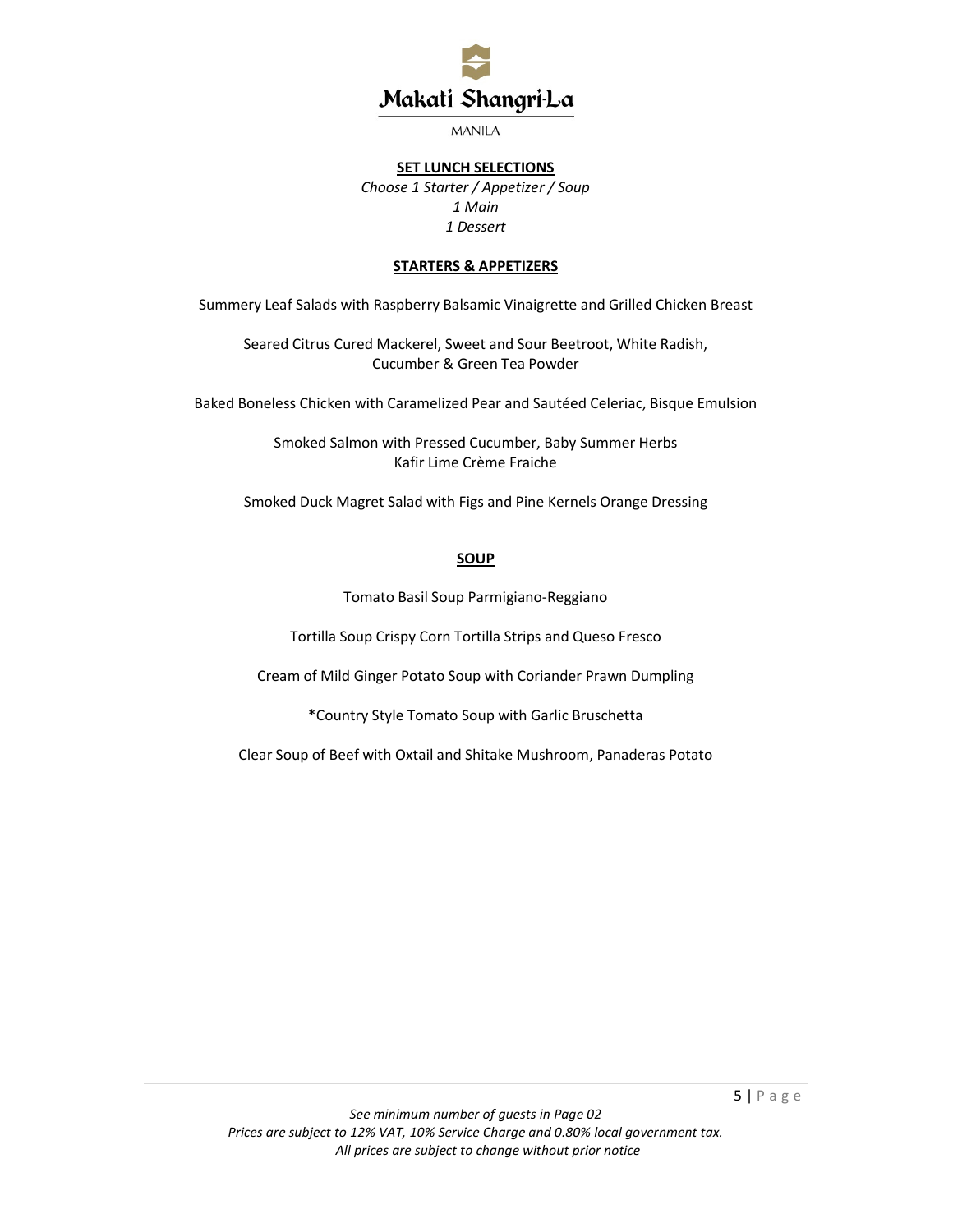

# **MAIN COURSE**

\*Braised Pork Belly with Pickled Red Cabbage, Creamy Mash and Parsnip Crisps, Sweet Basil Sauce

\*Pan Fried Red Snapper with Chorizo, Carrot Puree, Haricot Verts Smoked Paprika Sauce

Grilled Fillet of Salmon Roasted Celeriac & Leek Hash, Fennel & Anise Purée, Capers, Parsley & Preserved Lemon Garlic Sauce

Pan-fried Corn-fed Chicken Breast with Lemon Thyme, Wilted Summer Greens, Potato & Parmesan Gnocchi, Sautéed Asparagus & Baby Tomatoes, Rocket & Olive Oil Purée

Grilled Chicken Thigh with Lemon Tagliatelle Braised Chicory and Orange Butter Sauce

# **Dessert**

Dulce de Leche Cajeta Sauce

Chocolate Mousse Trilogy Chantilly Cream, Raspberry Coulis

Baked Lemon Polenta Cake, Crème Fraiche, Raspberry Sorbet, Toasted Pumpkin Seeds, Lemonade Syrup

Chocolate Hazelnut Mousse Dome Raspberry Coulis

Raspberry Crème Brule with Coconut Biscotti and Passion Fruit

*\*Contains Pork*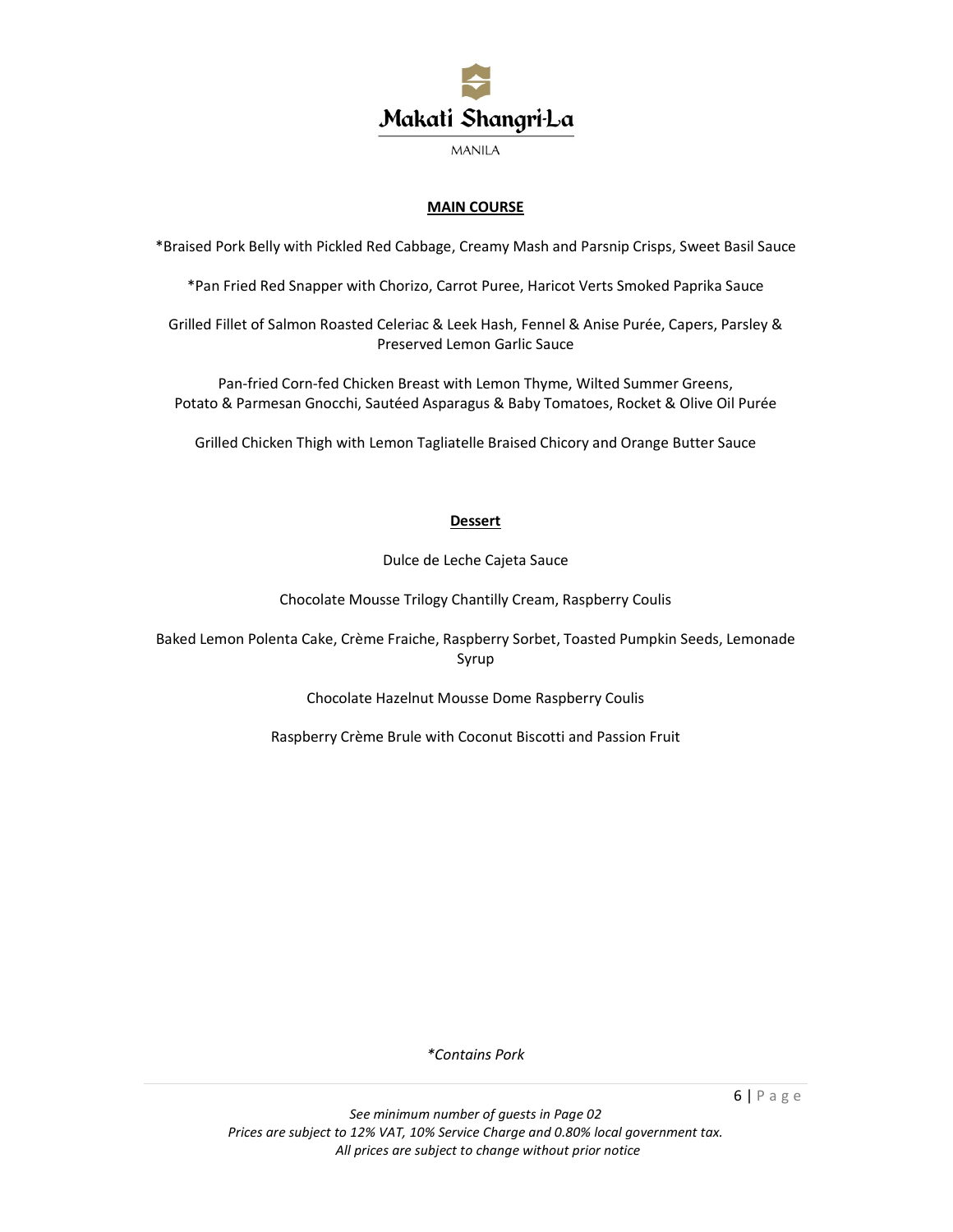

# **BUFFET LUNCH SELECTIONS**

# **Buffet Menu A**

### **Salad Station and Appetizers**

Slices of Gourmet Tomatoes and Buffalo Mozzarella with Basil Pesto and Crushed Peppers Marinated Calamari with Herbs and Extra Virgin Olive Oil Chilled Prawn Tails with a Sweet Basil, Lemon and Anchovy Mayonnaise Chicken Tikka with Spicy Cucumber Salad Mix Salad Served with French, Italian and Thousand Island Dressings and Condiments (Kalamata Olive, Chopped Hard Boiled Egg, Cheese Shavings, Bread Croutons and Anchovies

**Soup** 

Green Asparagus Veloute

#### **Main**

Beef Tenderloin with Mushroom Crust Bordelaise Sauce Breaded Chicken Breast with Red Onion Confit on Sweet Corn Galettes Pan Fried Salmon with Shallot Butter Sauce Shrimp Fricassee with Confit Tomato Lobster Sauce Marinated Duck Breast with Braised Red Cabbage and Lorette Potatoes Wok Fried Baguio Vegetables Saffron Rice

# **Dessert**

Chocolate Eclair Freshly Baked Palmier German-style Cheesecake on Brioche Mango Passion Crème Brulée Native Assorted Dessert Selection of Finest Macaroons

*\*Contains Pork*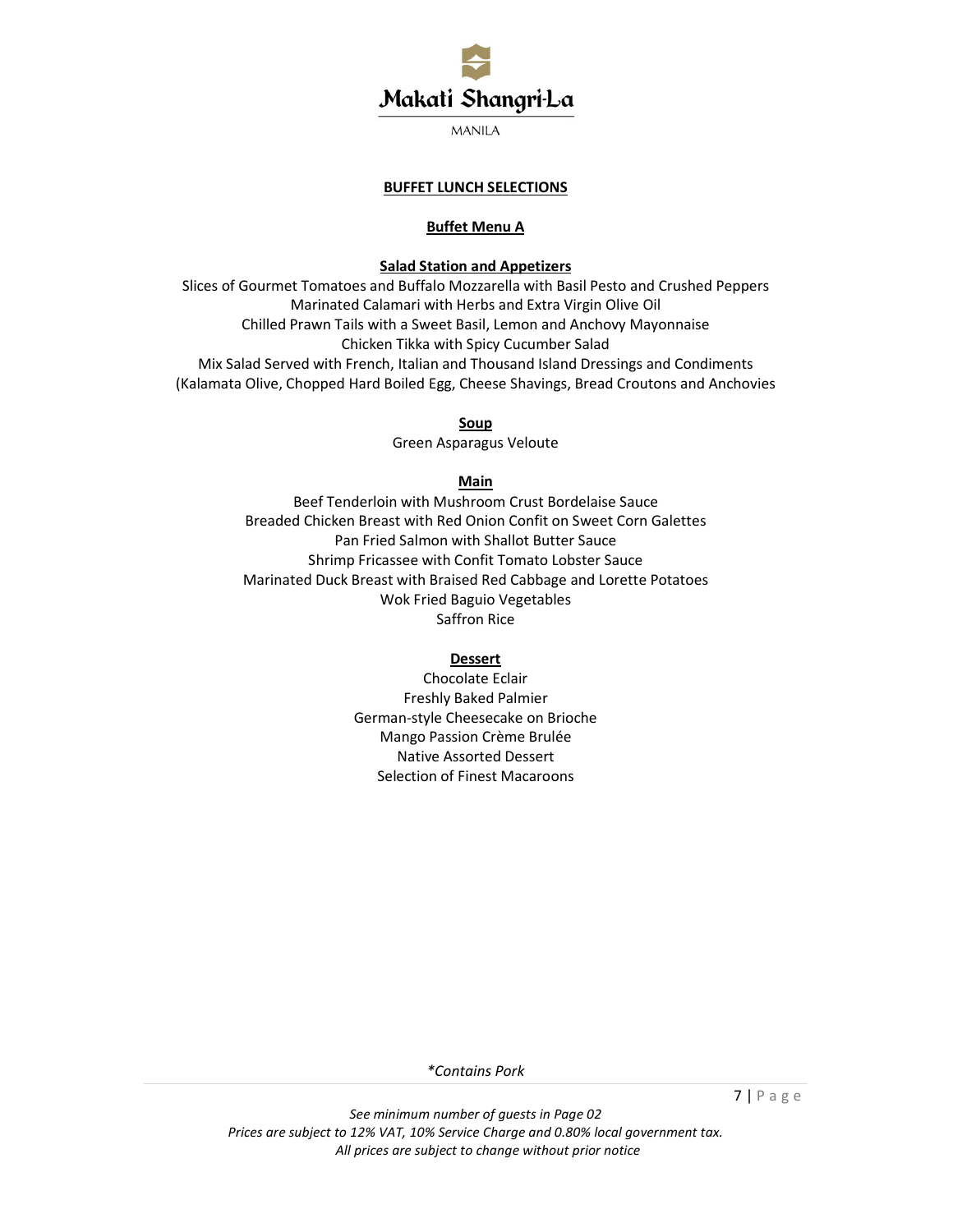

# **Buffet Menu B**

# **Salad Station and Appetizers**

Baked Potato Wedges and Grilled Capsicum, Roasted Shallots in Paprika Marinade Prawn Ceviche with Fresh Tomatoes and Herbs Marinated Mussels with Spicy Kimchi Salad Thai Beef Salad with Bean Sprout, Peanut and Soya Dressing Mix Salad Served with French, Italian, Thousand Island Dressings and Condiments (Kalamata Olive, Chopped Hard Boiled Egg, Cheese Shavings, Scallions, Bread Croutons)

#### **Soup**

Golden Prawn and Vegetable Soup Infused with Saffron

#### **Main**

Shrimps Fricassee with Comfit Tomato and Lobster Sauce Marinated Lamb Brochette with Tarragon Sauce Pork Steak Cooked in Lime and Soya with Grilled Onion Rings Oven Baked Duck Breast with Braised Red Cabbage and Lorette Potatoes Roasted King Fish with Orange and Cinnamon Butter Braised Seasonal Vegetable with Conpoy \*Fried Rice Yang Chow Style

#### **Dessert**

Vanilla Panna Cotta Black Forest Berries Crumble Dark and White Chocolate Mousse Mille Feuille Mango Pudding

*\*Contains Pork*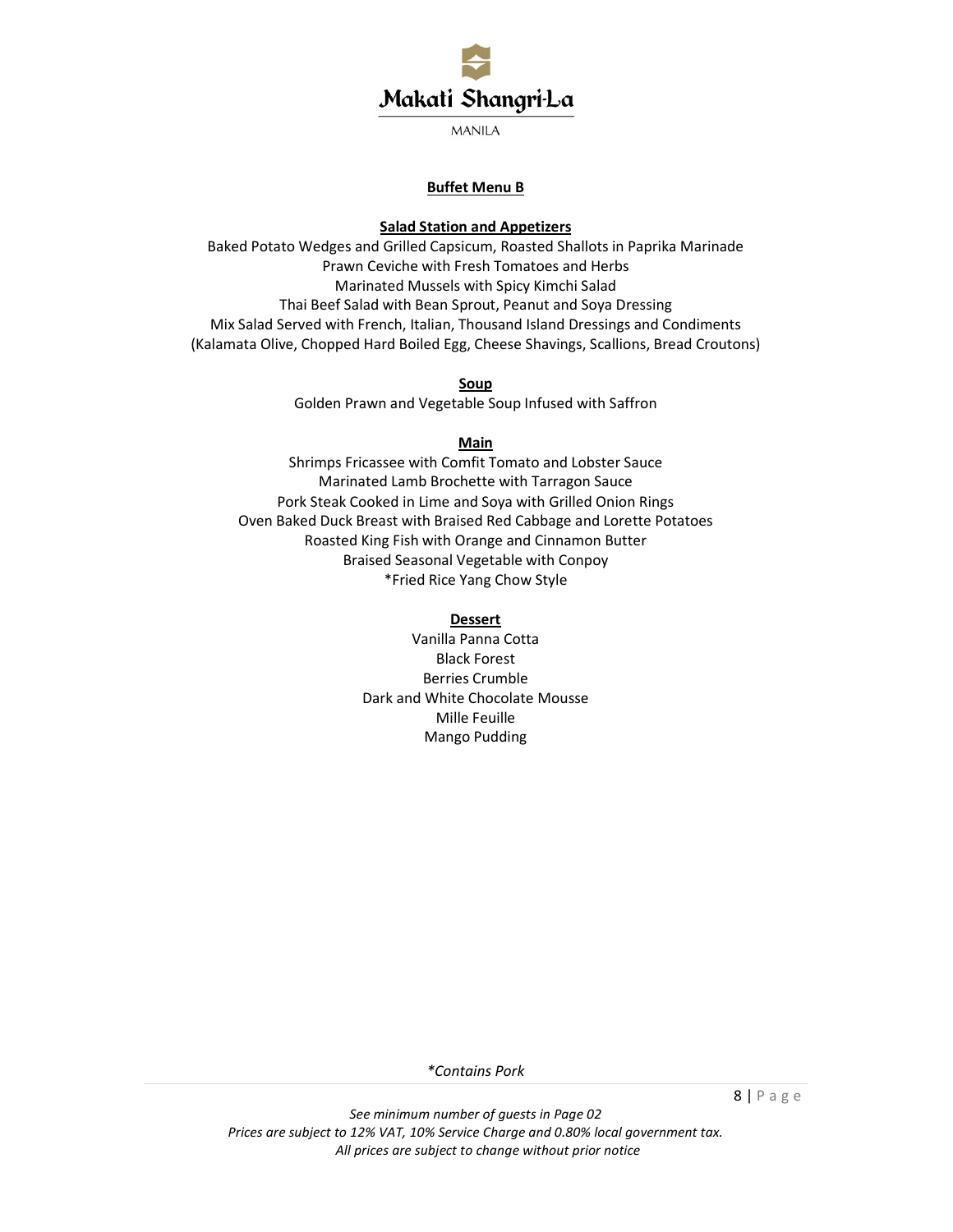

# **Buffet Menu C**

### **Salad Station and Appetizers**

Cold Roasted Medley of Mushroom with Lemon Vinaigrette Smoked Lamb Salad with Apple, Fennel and Pomegranate Dressing Smoked Salmon Served with Shaved Fennel and Orange Salad Crispy Chicken Salad with Lime Chili Dressing Mix Salad Served with French, Italian and Thousand Island Dressings and Condiments (Kalamata Olive, Chopped Hard Boiled Egg, Cheese Shavings, Scallions, Bread Croutons)

### **Soup**

Wild Mushroom Soup with Truffle Cappuccino

# **Main**

Braised Lamb Navarin with Pearl Onions and Vegetables Steamed Red Snapper Fillet on Medley Mushroom Ragout and Hollandaise Glazed Stuffed Chicken Breast with Spinach and Ricotta, Basil Tomato Sauce Mix Seafood Cooked in Green Thai Curry Sauce Infused with Sweet Basil Leaves Braised Beef Provencal with Green Olives Wok Fried Baguio Vegetables Steamed Jasmine Rice

# **Dessert**

Tiramisu Crème Caramel Cheese Cake Panna Cotta Berries Crumble Baked Cheese Pudding

*\*Contains Pork*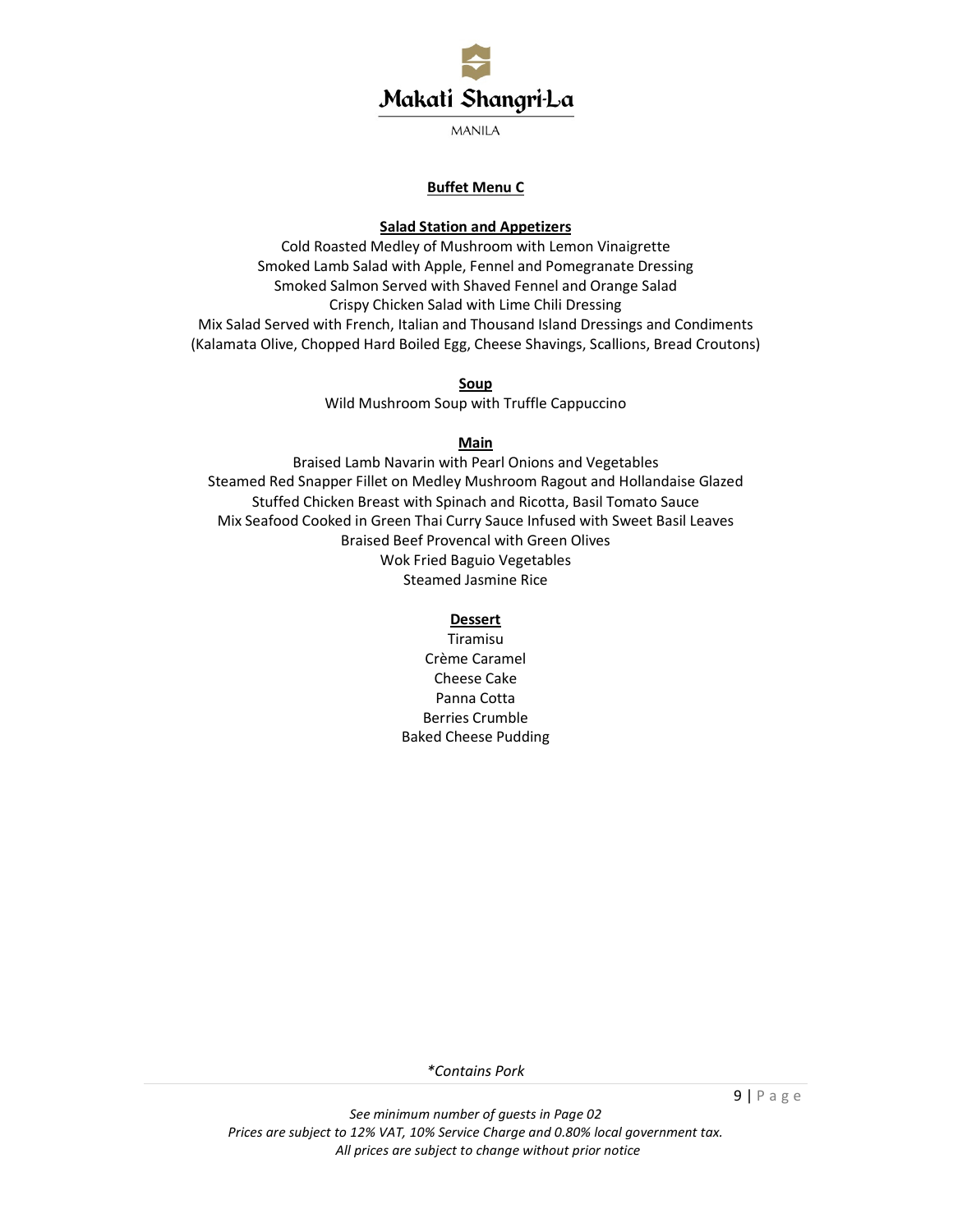

# **SAGE BESPOKE GRILL Executive Lunch Selection**

### **STARTERS**

*(Please choose one)*  **NORWEGIAN SALMON CEVICHE** Coriander • Charred Corn • Leche De Tigre **\*ICEBERG LETTUCE SALAD** Bacon • Blue Cheese • Ranch Dressing **CEPS & WILD MUSHROOM SOUP** Parmesan Foam

# **MAINS**

*(Please choose one)*  **CHARGRILLED JOHN DEE PREMIUM THICK SKIRT** Carrot • Zucchini • Chimichurri **GRILLED CHICKEN BREAST** Roasted Pumpkin • Polenta • Sage Chicken Jus LAPU LAPU A LA PLANCHA Cauliflower • Spinach • White Balsamic Glaze

### **DESSERTS**

*(Please choose one)*  **CHEESECAKE SUNDAE •** Red Berries **SEASONAL FRUIT PLATTER** 

*\*Contains Pork*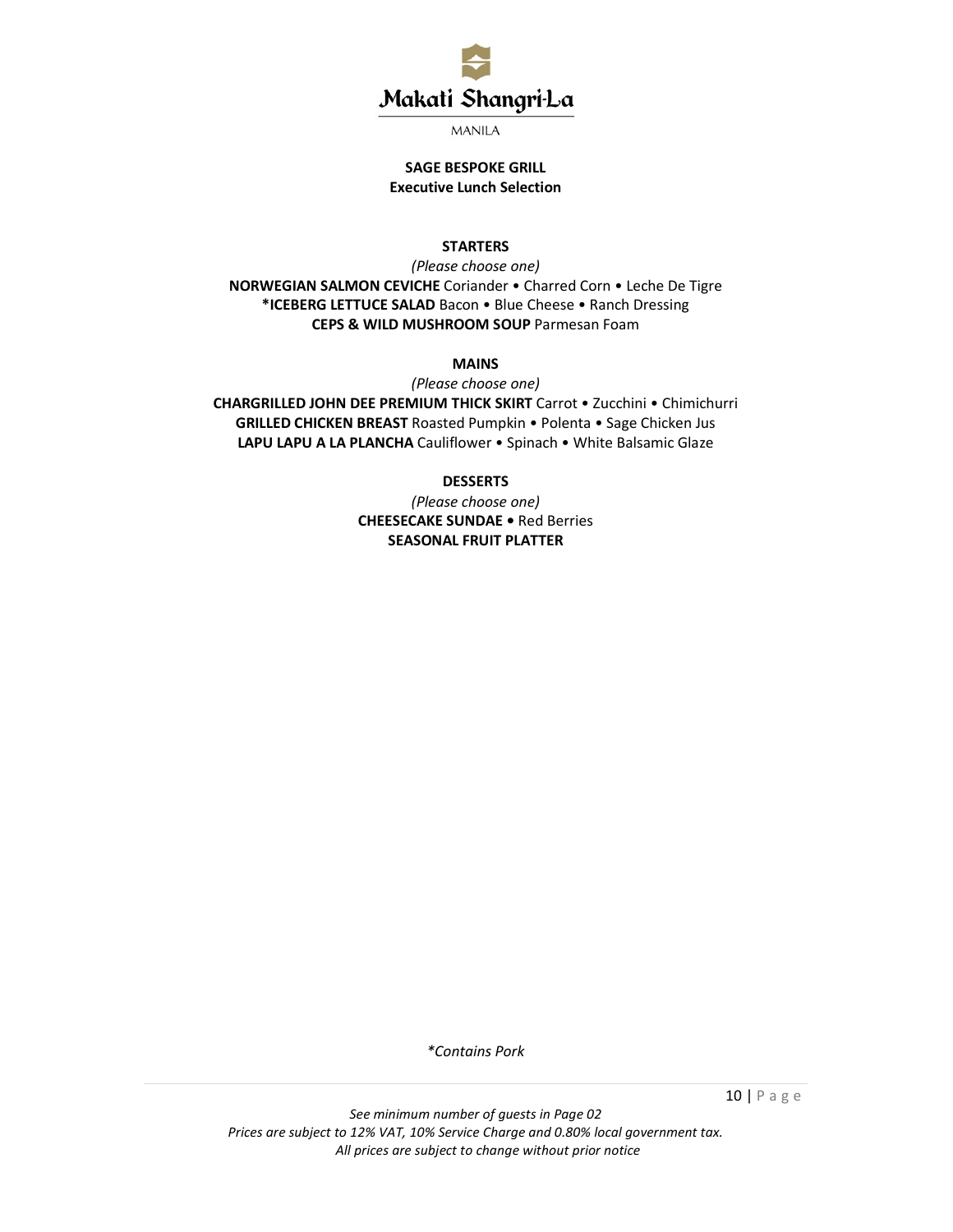

# **LUNCH AT SHANG PALACE**

#### **Set Menu I**

\*Steamed Dim Sum Platter (Pork Dumplings with Fish Roe, Crystal Skin Shrimp Dumplings, Spinach Dumplings Stuffed with Shrimps) West Lake Minced Beef Soup \*Sweet and Sour Pork with Pineapple Deep Fried Garoupa Fillet with Corn Sauce Wok-fried Diced Beef with Black Pepper Sauce Braised Bean Curd with Black Mushroom \*Yang Chow Fried Rice

Mixed Fruits

Chinese Tea

# **Set Menu II**

\*Steamed Dim Sum Platter (Pork Dumplings with Fish Roe, Crystal Skin Shrimp Dumplings, Spinach Dumplings Stuffed with Shrimps) Sweet Corn Soup with Shredded Chicken Steamed Garoupa Fillet with Minced Garlic Deep Fried Pork Ribs with Spicy Salt Wok Fried Beef with Oyster Sauce Assorted Mixed Vegetables, "Lo Hon" Style with Bamboo Pith Braised E Fu Noodles with Mixed Mushrooms

Chilled Mango Puree with Sago and Diced Mango

Chinese Tea

*\*Contains Pork* 

11 | P a g e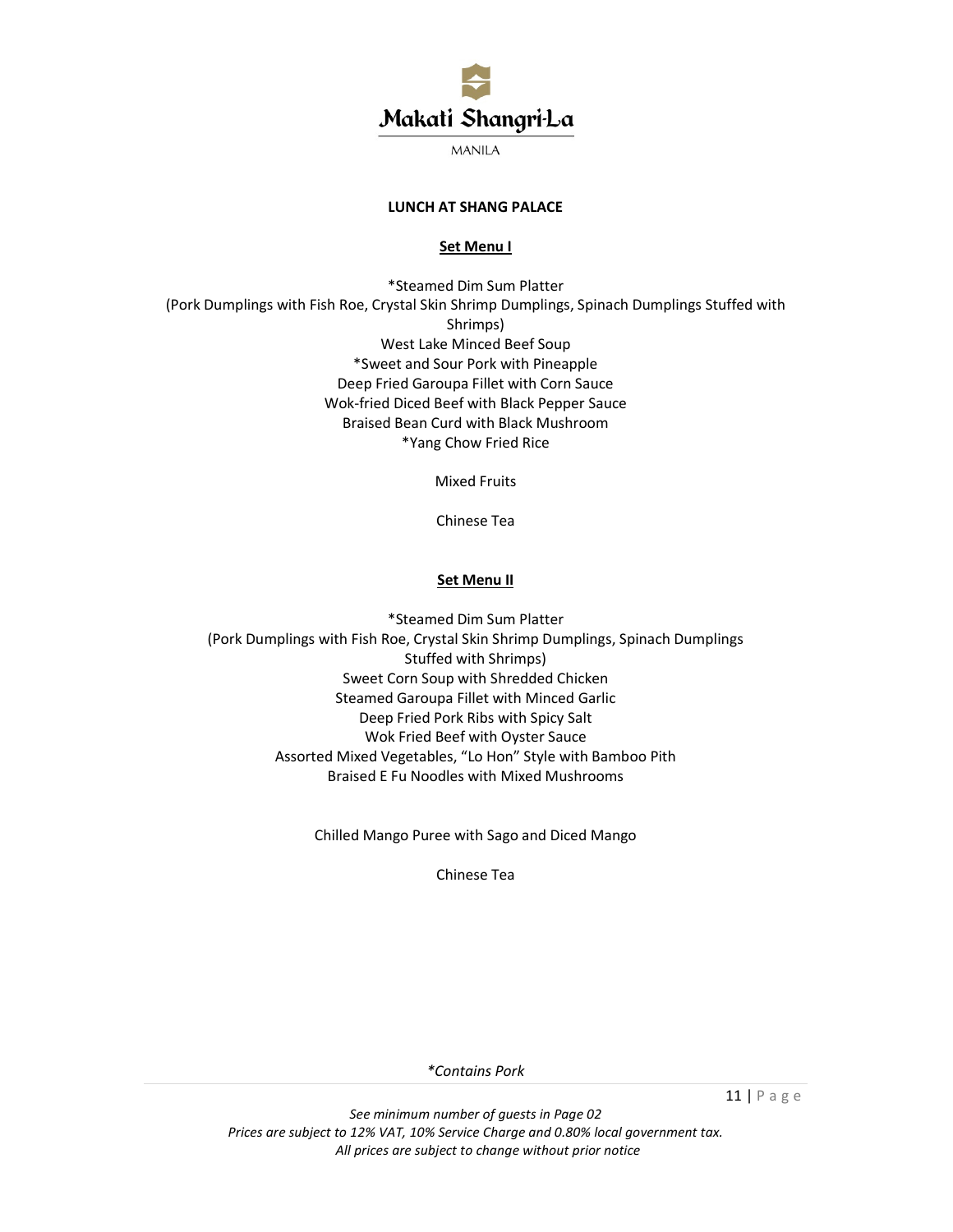

#### **Set Menu III**

\*BBQ Meat Combinations Hot and Sour Soup with Diced Seafood Pan Fried Beef Fillet, Chinese Style Deep Fried Garoupa Fillet with Sweet and Sour Sauce Wok Fried Diced Chicken with Dried Chili Braised Bean Curd with Black Fungus, Mushroom and Gingko Fried Rice with Diced Chicken and Salted Fish Chilled Almond Jelly with Lychee

Chinese Tea

#### **Set Menu IV**

\*Barbecued Meat Combination Sweet Corn Soup with Shredded Chicken Deep Fried Fish Fillet with Mango and Chili Salsa Braised Seafood and Bean Curd with X.O. Sauce Chicken with Chinese Wine, Vinegar and Black Soya Sauce Stir Fried Seasonal Greens with Garlic Fried Rice with Preserved Chinese Sausage and Dried Shrimp

Chilled Almond Jelly with Mango Sago

Chinese Tea

#### **Set Menu V**

\*Chinese Cold Cuts (Marinated Sliced Pork with Vinegar and Chili, Sliced Beef Kenchi, Jelly fish with Sour Spicy Sauce, Century Egg, Pickled Vegetables) Braised Bean Curd Soup with Seafood Wok Fried Garoupa Fillet and Broccoli with X.O. Sauce Deep Fried Boneless Chicken with Almond Flakes in Lemon Sauce Wok Fried Diced Beef with Onion and Black Pepper Sauce Braised Spinach with Salted and Century Egg Fried Rice with Diced Vegetables in Soya Sauce

Two Kinds of Sweet Dim Sum Pastries

Chinese Tea

*\*Contains Pork* 

12 | P a g e